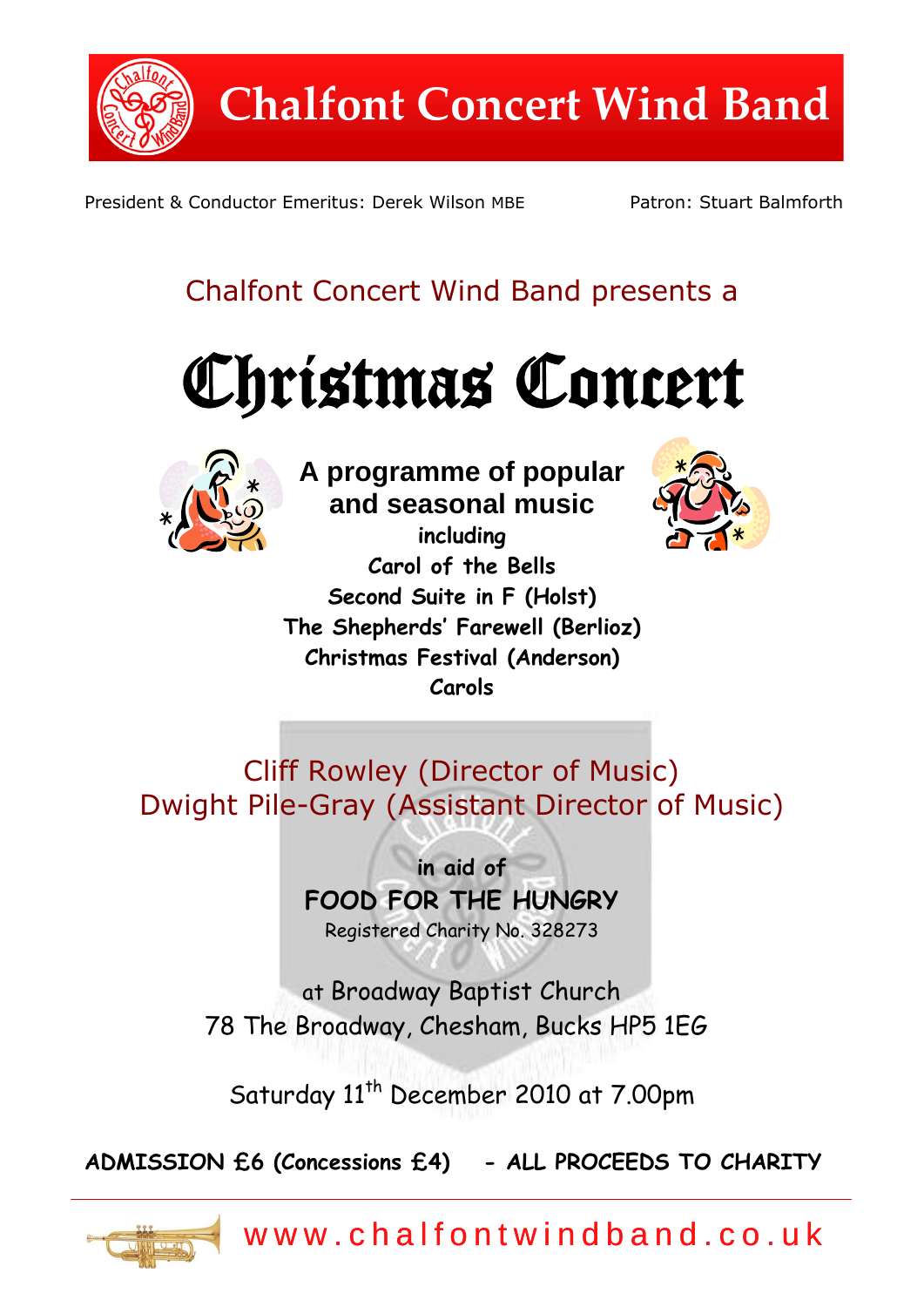### **THE CHALFONT CONCERT WIND BAND**

The Chalfont Concert Wind Band was founded in 1977. The Band's aim is to encourage the interest of musicians in making music together (young and old alike) and to give them plenty of experience of playing in public. To add variety, there are also instrumental ensembles associated with the Band. The Band is able to serve the local community by playing on suitable occasions, and raises considerable sums of money for charity.

Anyone playing a wind band instrument is welcome to join. The Concert Band requires Grade 5 standard and 'B' Band requires no graded standard, but lots of enthusiasm! Both the Concert and 'B' Band meet weekly for rehearsals on Monday evenings at Robertswood School, Chalfont St Peter, Bucks.

Rehearsal times are: 6.30 pm – 7.30 pm ('B' Band)

7.45 pm – 9.45 pm (Concert Band)

If you are interested in joining one of the Bands, please contact us for further information – or even come along on a Monday evening. We would love to see you.

### **Contacts:**

Bryan Ogilvie (Chairman): 020 8998 7042 Cliff Rowley (Musical Director): 01494 531146

**Website: www.chalfontwindband.co.uk email: enquiries@chalfontwindband.co.uk** 

### **CONCERT BAND MEMBERS**

| Piccolo:              | <b>Kirsty Rowley</b>                                                               |
|-----------------------|------------------------------------------------------------------------------------|
| Flute:                | Denise Ballheimer, Sonia Chantler, Lucy Clayton, Andrea Coventry, Coralia Galtier, |
|                       | Lesley Lockhart, Anne Masters, Kirsty Rowley                                       |
| Oboe:                 | Kim Horgan                                                                         |
| Clarinet:             | Lou Browning, Gemma Bryson, Mary Cadman, Petra Cooper, Laura Coventry,             |
|                       | Barbara Douglas, David Hall, Bryan Ogilvie, Helen Thrussell, Andrew Warren         |
| Eb Clarinet           | Helen Thrussell                                                                    |
| <b>Bass Clarinet:</b> | Rosalind Aspinall                                                                  |
| Alto Sax:             | Kathy Campbell, Sandra Dowler, Sara Paul                                           |
| Tenor Sax:            | George Taylor, Philip Wilson                                                       |
| <b>Baritone Sax:</b>  | Margaret Pianta                                                                    |
| French Horn:          | Guy Austin, Bob Paxman, Dwight Pile-Gray, Derek Wilson                             |
| Trumpet:              | David Adamson, Thomas Adamson, Gerard Farrell                                      |
| Trombone:             | Alex Conen, Steve Clark                                                            |
| Euphonium:            | Paul Austin                                                                        |
| Tuba:                 | James Heath                                                                        |
| <b>Bass Guitar:</b>   | Jim Pullen                                                                         |
| Percussion:           | <b>Barry Kirton</b>                                                                |
| 'B' BAND MEMBERS      |                                                                                    |
| Piccolo:              | Kirsty Rowley                                                                      |
| Flute:                | Rebecca Barnard, Jessica Curson, Alexia Dodd, Molly Duncan, Darcy Paul,            |
|                       | <b>Kirsty Rowley</b>                                                               |
| Oboe                  | Laura Coventry                                                                     |
| Clarinet:             | Rachel Barnard, Sue Barnard, Emily Poulson                                         |
| Alto Sax:             | Harry Colman, Katie Fenton                                                         |
| Tenor Sax:            | Martin Richardson                                                                  |
| French Horn           | Matthew Adamson                                                                    |
| Trumpet:              | Thomas Adamson                                                                     |
| Trombone:             | Alex Conen, Sarah Flynn                                                            |
| Piano:                | Mary Cadman                                                                        |
| <b>Percussion:</b>    | <b>Barry Kirton</b>                                                                |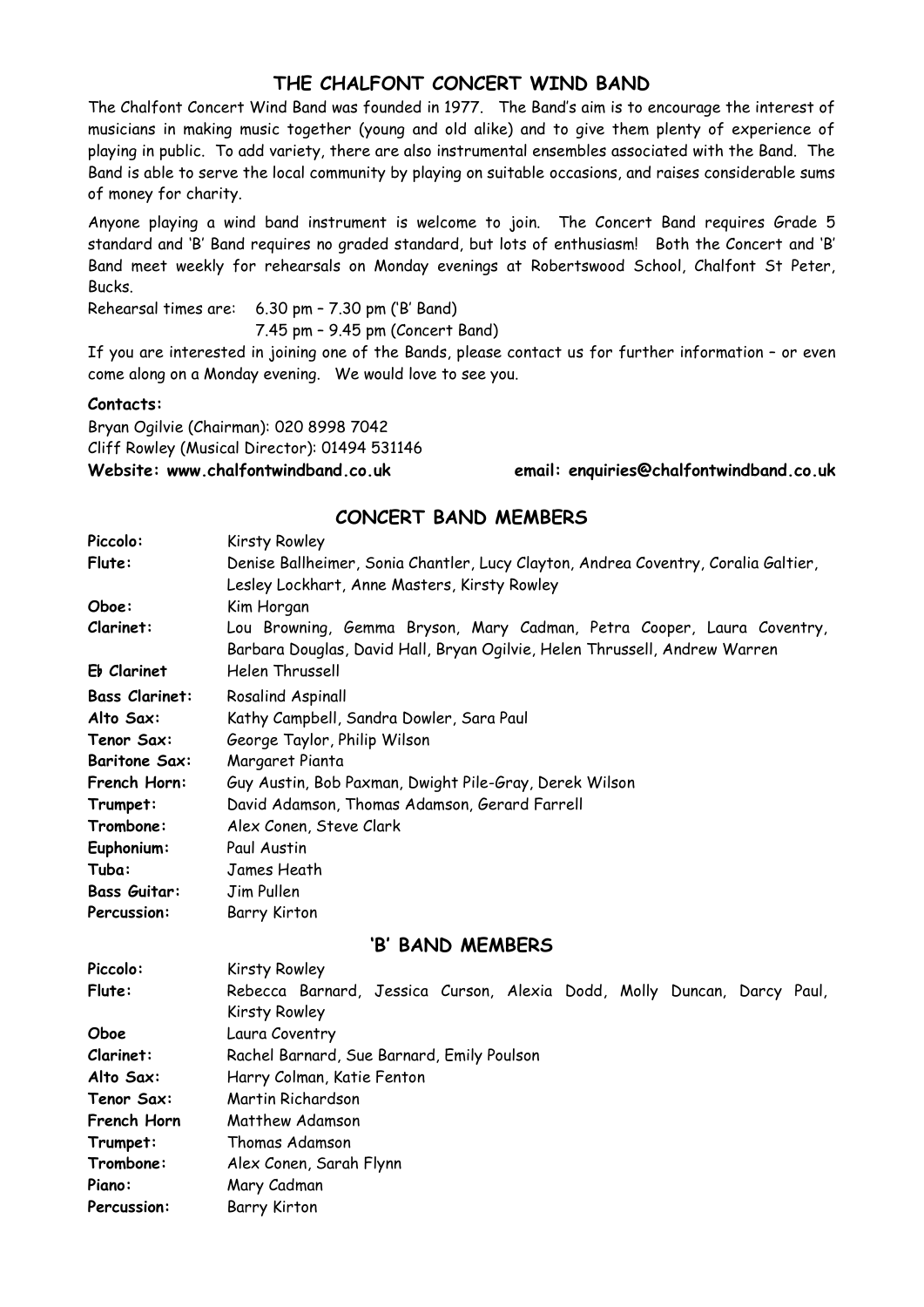### **PROGRAMME - PART ONE**

**The Chalfont Wind Band would like to thank the Broadway Baptist Church for allowing the use of the Hall and facilities.**

**Please turn off mobile phones as they interfere with the amplifiers**

**Conductors: Cliff Rowley (Director of Music) \*Dwight Pile-Gray (Assistant Director of Music) \*\*Derek Wilson (Conductor Emeritus) Compere: John Cadman**

**The National Anthem**

**Florentiner March** Julius Fučik

**Tribute to Count Basie** and the count of the count of the count of the count of the count of the count of the count of the count of the count of the count of the count of the count of the count of the count of the count o **All of Me; Corner Pocket; Li"l Darlin"; April in Paris**

**Petite Suite: Jeux d'Enfants** Georges Bizet March; Duo-Petit Mari, Petite Femme; Galop-Le Bal **and and State Contracts** Brand

**Carol for Audience: Hark! The Herald Angels Sing Felix Mendelssohn** Original version (Festgesang 1840)

**The Shepherds' Farewell Hector Berlioz Hector Berlioz** from 'L'Enfance du Christ' arr Geoffrey Brand

**The Phantom of the Opera** Andrew Lloyd Webber **Soundtrack Highlights** arr Paul Murtha

**Introduction to FOOD FOR THE HUNGRY UK by Paul Cornelius CEO**



**\*\*A Christmas Festival** Leroy Anderson

## **INTERVAL**

**(20 minutes)** Refreshments will be available at the side of the Church (a donation will be appreciated)